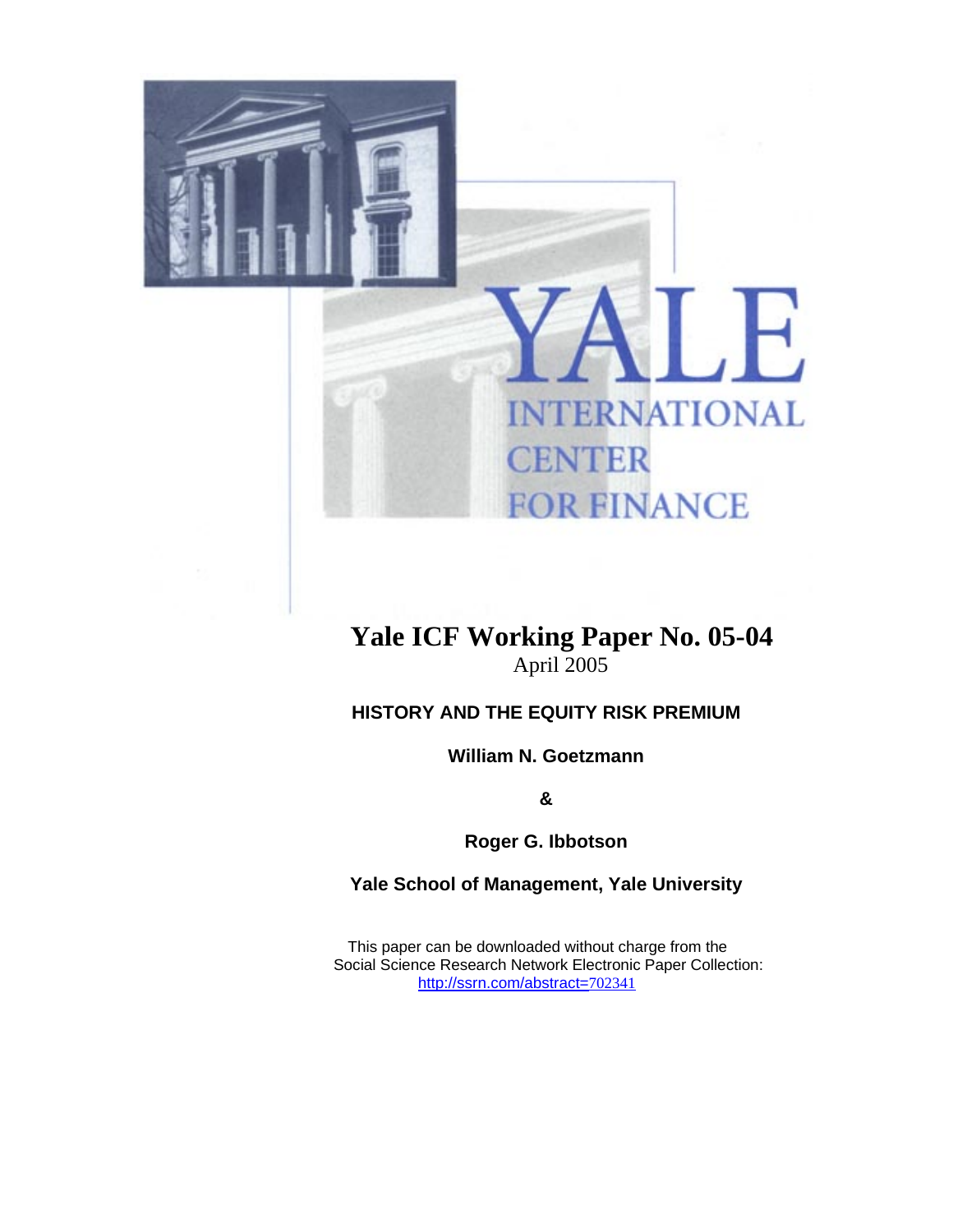#### History and the Equity Risk Premium<sup>1</sup>

#### William N. Goetzmann and Roger G. Ibbotson *Yale School of Management*

First Draft: February 26, 2005 Current Draft: April 11, 2005

Abstract: We summarize some of our own past findings and place them in the context of the historical development of the idea of the equity risk premium and its empirical measurement by financial economists. In particular, we focus on how the theory of compensation for investment risk developed in the  $20<sup>th</sup>$  century in tandem with the empirical analysis of historical investment performance. Finally, we update our study of the historical performance of the New York Stock Exchange over the period 1792 to the present, and include a measure of the U.S. equity risk premium over more than two centuries. This last section is based upon indices constructed from individual stock and dividend data collected over a decade of research at the Yale School of Management, and contributions of other scholars.

JEL: N2, G11

 $\overline{a}$ 

<span id="page-1-0"></span> $<sup>1</sup>$  This is a draft of a chapter intended for a collection of essays on the equity risk</sup> premium edited by Rajneesh Mehra. It summarizes our past research related to the equity premium, and places it in historical context. We thank Mehra for the opportunity to contribute, and for his feedback on the research. Please direct all correspondence to about the paper to william.goetzmann@yale.edu.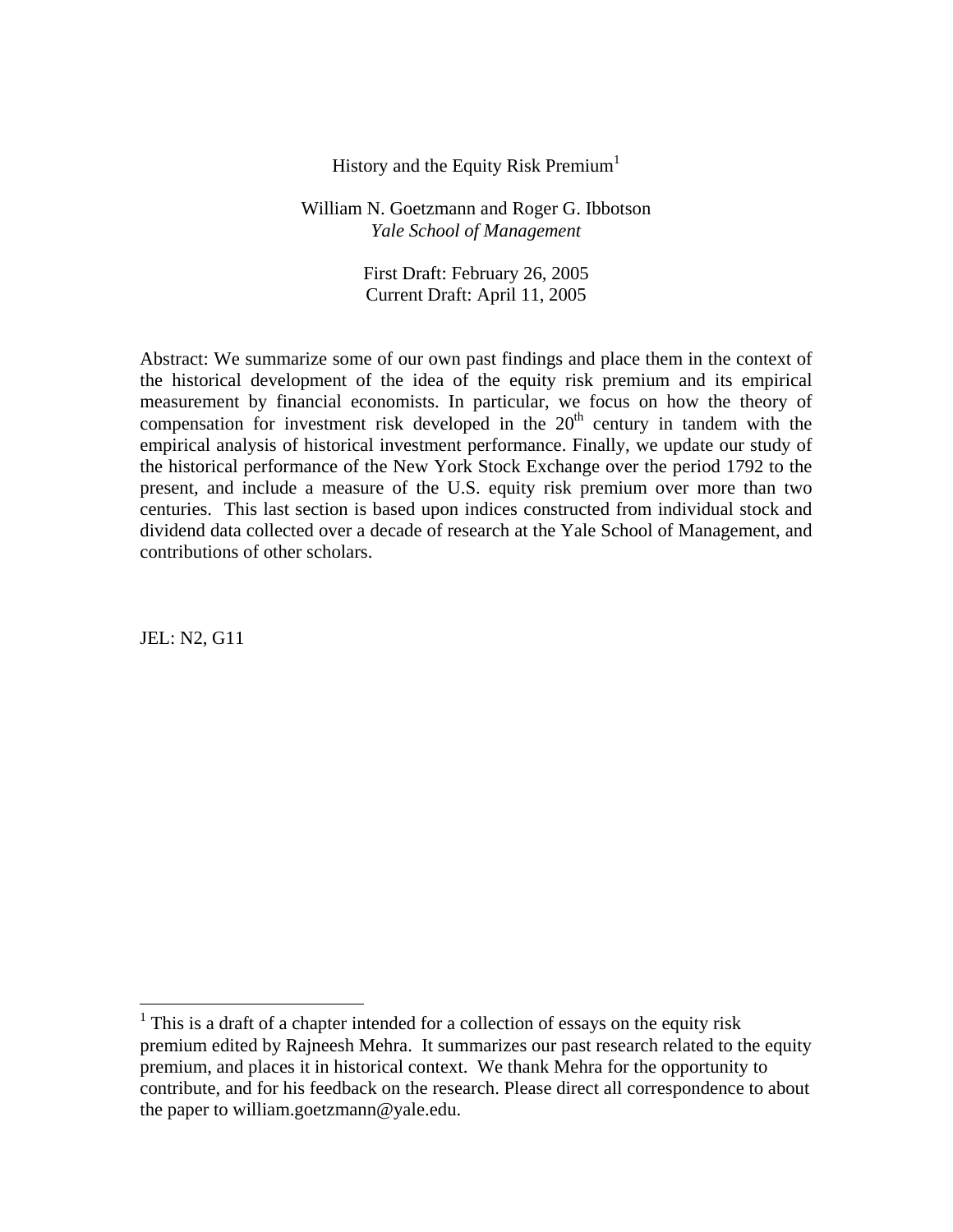#### I. **Introduction**

The equity premium puzzle posed in Mehra and Prescott (1985) was, in part, motivated by historical evidence on the return of U.S. stocks in excess of the riskless rate. Much of our own research has focused on estimating the equity risk premium using long-term historical data, and examining how historical accident may relate to the classic puzzle. While the equity premium is a fascinating topic for scholarship it is also one of the most important economic topics in modern finance. The equity risk premium is widely used to forecast the growth of investment portfolios over the long term. It is also used as an input to the cost of capital in project choice, and employed as a factor in the expected rate of return to stocks. Given its prevalence in practice and its importance to academic thought, it is interesting to discover that the calculation of the equity risk premium is a fairly new phenomenon. Reliable data to estimate the historical premium of stocks over bonds were only collected in the mid  $20<sup>th</sup>$  Century, and precise econometric estimates of the equity premium only came after the development of the theory that uses it as a central input – the Capital Asset Pricing Model, or CAPM.

The chapter in part is intended to review our own contributions to the literature on the equity risk premium. Working both separately and together on a series of empirical research studies conducted with colleagues through the years, we have looked at the equity risk premium from a few different perspectives. First, research by Roger Ibbotson and Rex Sinquefield provided some of the first accurate calculations of the annual rate of return on U.S. asset classes over long investment horizons with specific measures of the equity and other risk premiums. These calculations have come into widespread academic and industrial use as inputs to research and investment decisionmaking through numerous works that Ibbotson has produced. Second, Will Goetzmann and co-authors Stephen Brown and Stephen Ross proposed and examined the hypothesis that the equity premium estimated from U.S. financial data alone is subject to a bias due to analysis of a winning market rather than losing ones. Third, both of us together with our co-author Liang Peng have constructed one of the most complete long-term databases of U.S. financial returns yet developed and have used it to study the variations in the equity risk premium through nearly 200 years. Finally, both of us have them contributed to the literature on other ways of measuring the equity risk premium and on various ways of applying the concept. This chapter will summarize this past work and place it the historical context of the evolution of the concept of the equity premium.

The chapter is structured as follows. We first review the historical development of the idea of the equity risk premium in financial economics as the theory of compensation for investment risk developed in tandem with the empirical analysis of historical investment performance. Next we summarize some of our past findings about the historical equity risk premium and present further analysis on potential survival biases. Finally, we update our analysis of the historical performance of the New York Stock Exchange over the period 1792 to the present, and include a measure of the U.S. equity risk premium over more than two centuries. This last section is based upon indices constructed from individual stock and dividend data collected over a decade of research at the Yale School of Management.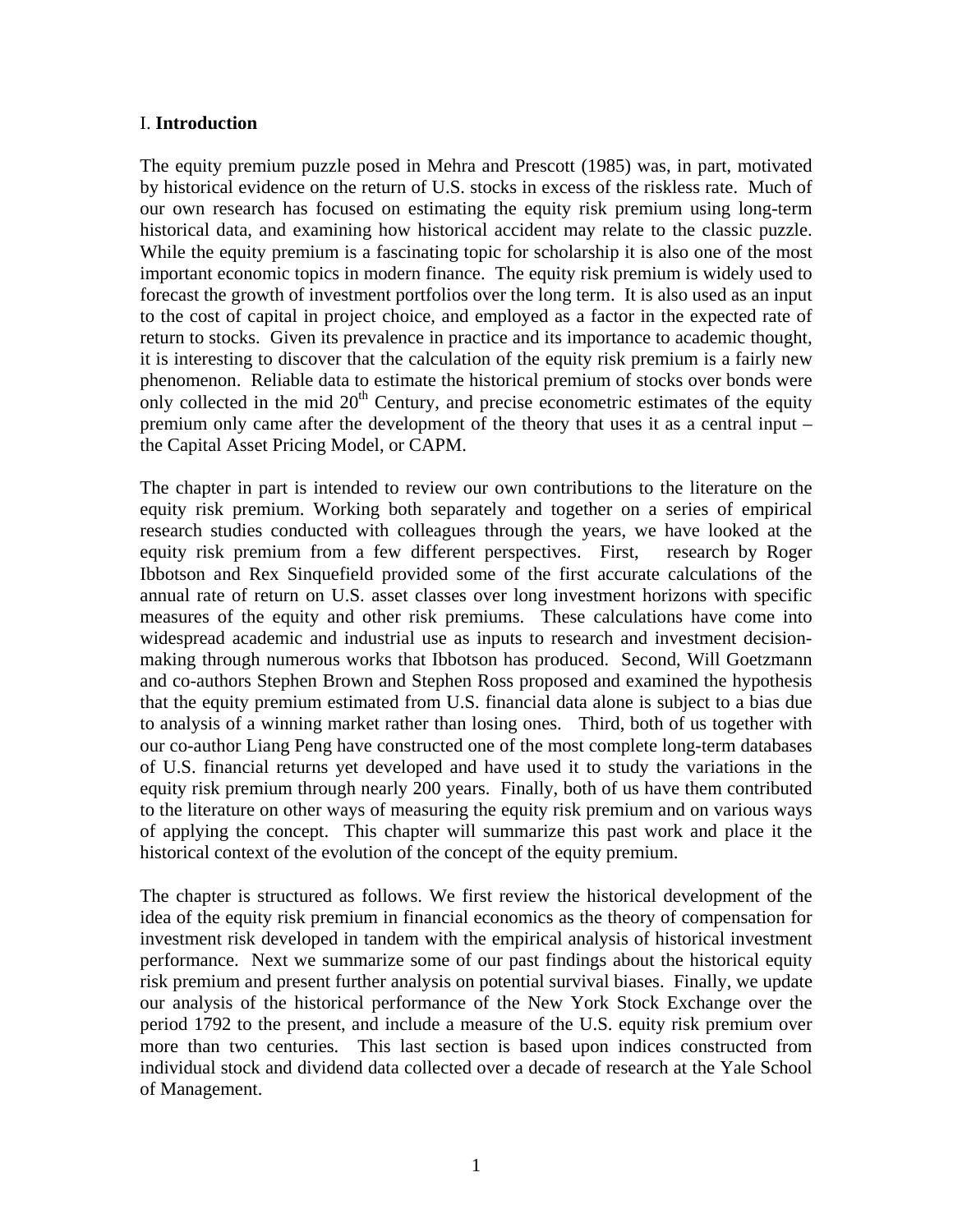#### II. **Historical Conception and Measurement of the Equity Risk Premium**

One of the earliest and must succinct expressions of the concept of the equity risk premium came from John Stuart Mill in his 1848 classic *Principles of Political Economy*. Writing about a farmer considering investment in the land, Mill argues that:

…he will probably be willing to expend capital on it (for an immediate return) in any manner which will afford him a surplus profit, however small, beyond the value of the risk, and the interest which he must pay for the capital if borrowed, or can get for it elsewhere if it is his own.<sup>[2](#page-3-0)</sup>

Mill thus separates profit into three parts: first, the interest that must be paid for the capital borrowed, determined in terms of alternative opportunity cost of money. This is equivalent to the riskless rate. The second component is the "value of the risk" associated with the investment. This is equivalent to the equity risk premium. Mill's third component is a surplus profit, no matter how small. In modern parlance, the "alpha" – a portion of compensation expected to be small in a competitive market.

Despite Mill's early formulation of the idea, the concept of equity profit as compensation for risk did not develop quickly. Economists at the turn of the century tended to focus instead on the apparent paradox of profit and perfect competition rather than risk and return. Columbia University professor John Bates Clark, for example, asserted that returns in excess of the riskless rate were due to monopolistic advantage, rather than compensation for insurable risk. In his view, innovation led to a comparative advantage which was in turn rewarded by excess return.<sup>[3](#page-3-1)</sup>

Chicago economist Frank Knight responded to Clark's formulation by asserting the importance of risk. In his famous 1921 work *Risk, Uncertainty and Profit*, he noted the lack of useful models of risk and return in economic research. Knight reviewed the role of risk in the economic theory of profit up to the 1920's and took exception to the lack of

 $\overline{a}$ 

<span id="page-3-0"></span><sup>2</sup> Book 2, Chapter 16, *The Principles of Political Economy*, 1848. See also J. S. Mill, Essays on Some Unsettled Questions of Political Economy Essay IV: On Profits, And Interest. " The profits of stock are the surplus which remains to the capitalist after replacing his capital: and the ratio which that surplus bears to the capital itself, is the rate of profit. The gross profits from capital, the gains returned to those who supply the funds for production, must suffice for these three purposes. They must afford a sufficient equivalent for abstinence, indemnity for risk, and remuneration for the labour and skill required for superintendence." It is somewhat unclear whether he is referring only to a return that covers a probability of expected loss instead of the equity risk premium's increase of expected return to cover systematic risk.

<span id="page-3-1"></span><sup>3</sup> Clark, J. B., 1892, "Insurance and Business Profit," *The Quarterly Journal of Economics*, 7(1) 40-54. See a response to Clark by Fredrick B. Hawley, 1893, "The Risk Theory of Profit," *The Quarterly Journal of Economics*, 7(4) 459-479.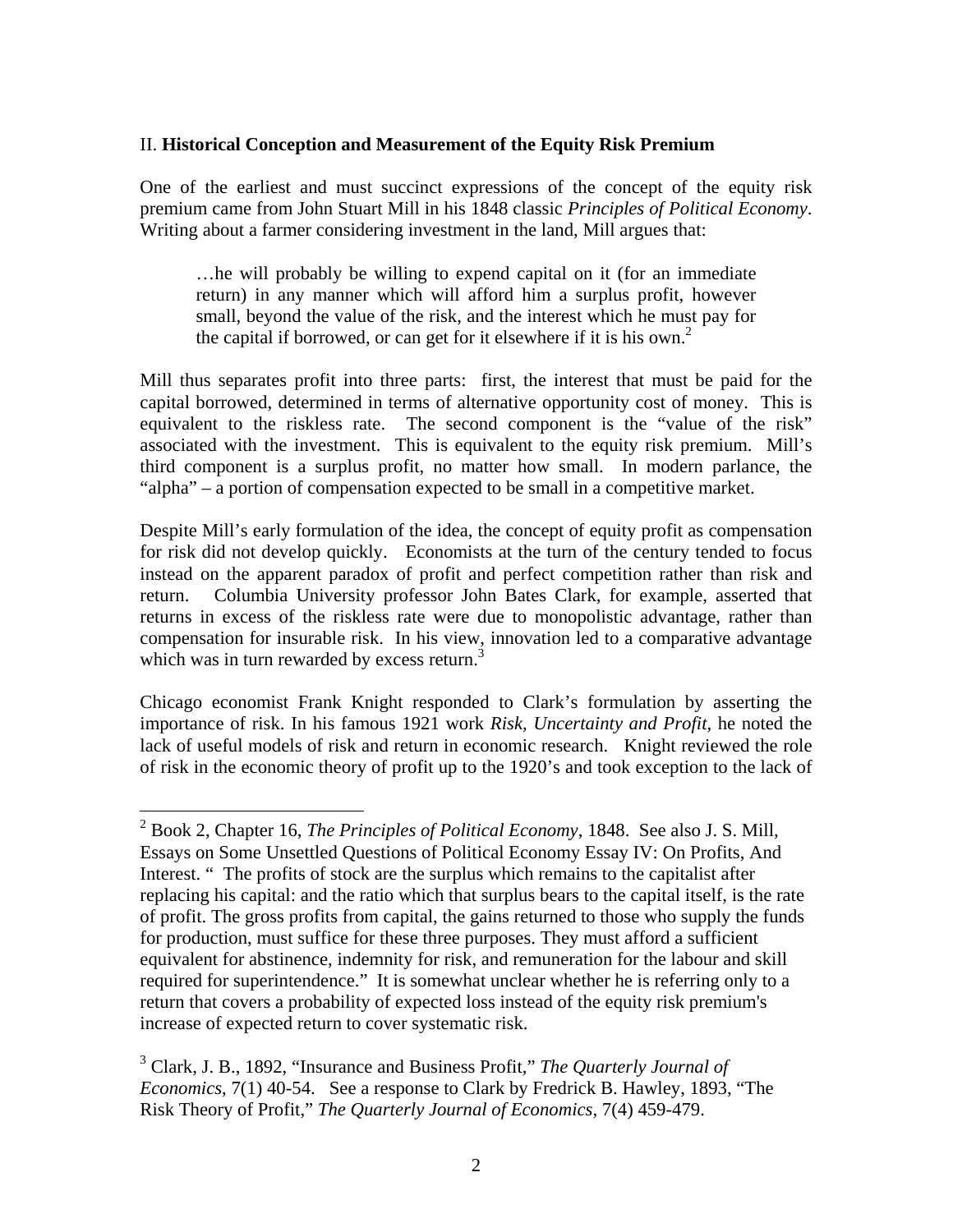distinction in previous analyses between quantifiable and unquantifiable risk – the latter he termed uncertainty, but both of which he asserted should command an investment premium. Knight's philosophical treatise did little, however, to clarify how the different roles of risk and uncertainty would affect prices and business ventures in a practical manner, and he was completely silent on the issue of how one might quantify the equity risk premium.

As theorists debated the role of risk in the expected return to investment, empirical researchers in the early 20<sup>th</sup> century began to collect historical performance data from the markets. The earliest attempts to construct stock price indices were motivated by the need for a "barometer" of current market trends, or as an indicator of fluctuating macroeconomic conditions. Charles Henry Dow's famous index of 30 stocks was not originally intended as a measure of long term investment performance, but rather as a daily measure of the market. A number of macroeconomists began to create stock price indexes in the early  $20^{th}$  Century. Mitchell (1910, 1916), Persons (1916, 1919), Cole and Frickey (1928) are among the number of scholars who collected U.S equity prices and constructed indices as a means to study the interaction between economic cycles and the financial markets. Likewise, Smith and Horne (1934) and Bowley, Schwartz and Smith (1931) built similar indices for Great Britain. None of them addressed the obvious question – at least from our modern perspective -- of long-term investment returns.<sup>4</sup>

Edgar Lawrence Smith's 1924 book *Common Stocks as Long Term Investments* is the first significant attempt to advocate equity investing as a means to achieve higher investment returns. Smith collected historical price and dividend data for stocks and corporate bonds over the period 1866 through 1923 from the Boston and New York Stock Exchanges. He formed stock and bond investment portfolios of ten securities each as the basis for simulating investor performance over four different time periods. He studied the relative appreciation returns and income returns from both asset classes and documented fairly convincingly that over a variety of sub-periods equities yielded higher income than bonds and also provided significant capital appreciation.

Smith simulated the performance of these portfolios in a number of ways. The simplest was to treat the income and capital appreciation returns from the stock and bond portfolios separately and show that stocks nearly always dominated in both measures. He came close to developing a total return measure for the equity premium by the mechanical process of taking the income return each year from stocks and "paying" out of it the amount generated by the bond portfolio and then re-investing the residual back into shares. The relative growth of the stock portfolio through this procedure can be interpreted as a measure of the equity premium – at least with respect to corporate bonds.

Smith's book was not only widely read by investors but also closely studied by scholars. It was immediately cited by Yale's Irving Fisher as an argument for investing in a

1

<span id="page-4-0"></span> $4$  For an excellent discussion of the development of early equity indices, see Hautcoeur, Pierre-Cyrille and Muriel Petit-Koñczyk (2005). For a complete list of indices developed before Cowles (1938), see Cowles own discussion and notes in his volume.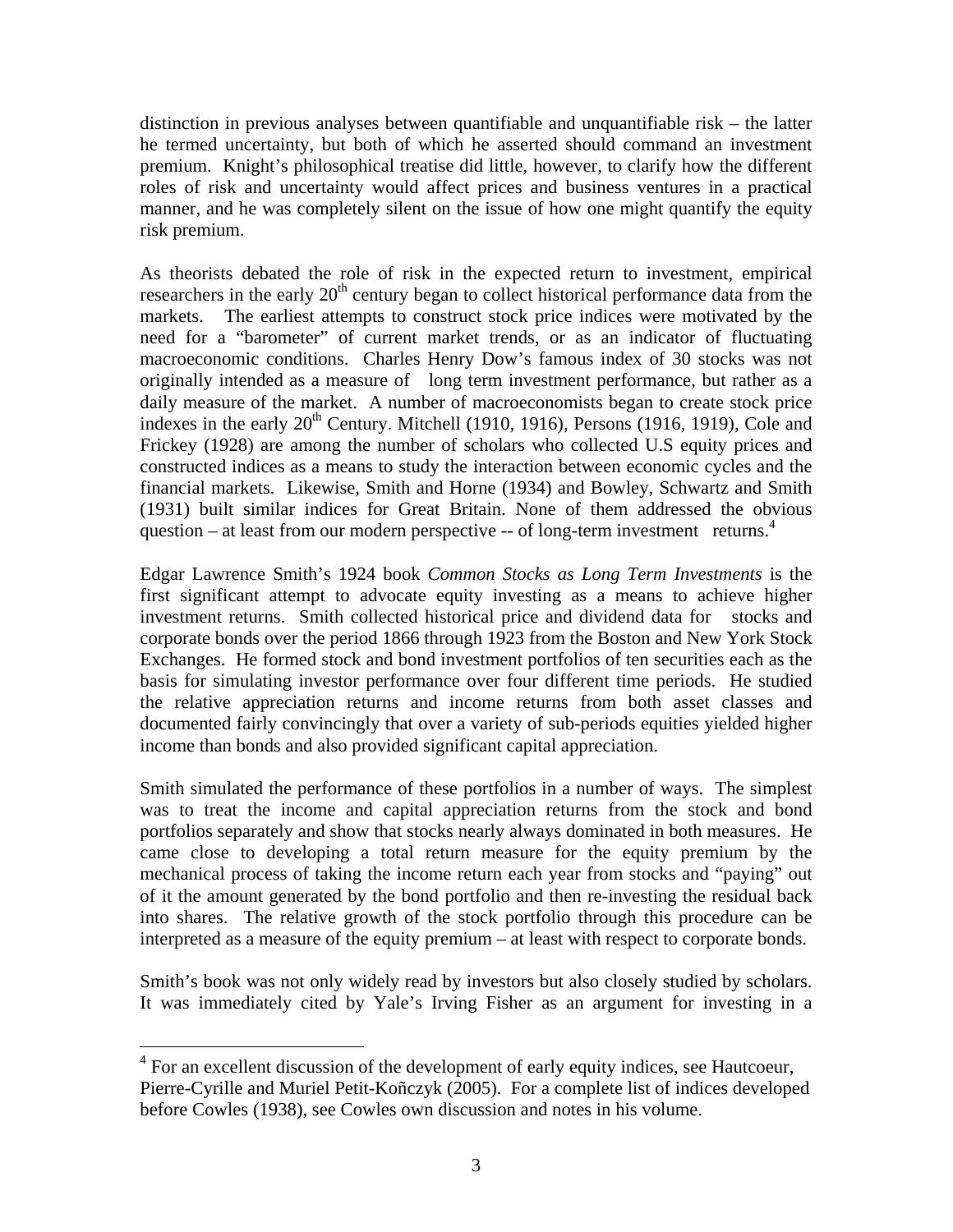diversified portfolio of equities over bonds.<sup>[5](#page-5-0)</sup> Based on Smith's findings, Fisher theorized that the trend towards investment in diversified portfolios of common stock had actually changed the equity premium in the 1920's. His views on the factors influencing the equity risk premium are worth quoting at length.

Studies of various writers, especially Edgar Smith and Kenneth Van Strum have shown that in the long run stocks yield more than bonds. Economists have pointed out that the safety of bonds is largely illusory since every bondholder runs the risk of a fall in the purchasing power of money and this risk does not attach to the same degree to common stock, while the risks that do attach to them may be reduced, or insured against, by diversification…

It is in this way that investment trusts and investment council tend to diminish the risk to the common stock investor. This new movement has created a new demand for such stocks and raised their prices, at the same time it has tended to decrease the demand for, and to lower the price of, bonds.<sup>[6](#page-5-1)</sup>

Smith's empirical approach to measuring the relative performance of the two asset classes was widely imitated in later studies. In 1937, Brown University Professor Chelcie Bowland published a synthesis of research following Smith's book and showed how the common stock investment strategy performed through the worst years of the depression[.7](#page-5-2) Bowland concluded on considerable empirical evidence that the theory of common stock investment survived the crash. An interesting feature of the studies cited in Bowland's book is that none of them produced what we now think of as a measure of the equity premium – that is, the difference in total return between a portfolio of equities and the riskless rate over the same period.

The most carefully crafted early empirical analysis of the long term performance of the stock market was *Common Stock Indices*, by Alfred Cowles III, published in 1938. This ambitious study, undertaken before the advent of computers, but assisted by the invention of Holerith cards, collected individual stock prices (actually monthly highs and lows by stock) and dividends from 1872 to 1937 for stocks on the NYSE. Its stated goal was to "portray the average experience of those investing in this class of security in the United States from 1871 to 1937" [8](#page-5-3)

<span id="page-5-0"></span> 5 Fisher, Irving, 1925, "Stocks vs. Bonds", *American Review of Reviews*, July issue.

<span id="page-5-1"></span><sup>6</sup> Fisher, Irving, 1930, *The Theory of Interest*, The Macmillan Company, New York, pp. 220-221.

<span id="page-5-2"></span><sup>7</sup> Bowland, Chelcie, 1937, *The Common Stock Theory of Investment*, The Ronald Press Company, New York.

<span id="page-5-3"></span><sup>8</sup> Cowles, Alfred, 1938, Common Stock Indices, Cowles Commission for Research in Economics, Monograph number 3, Principia Press, Bloomington, p. 2.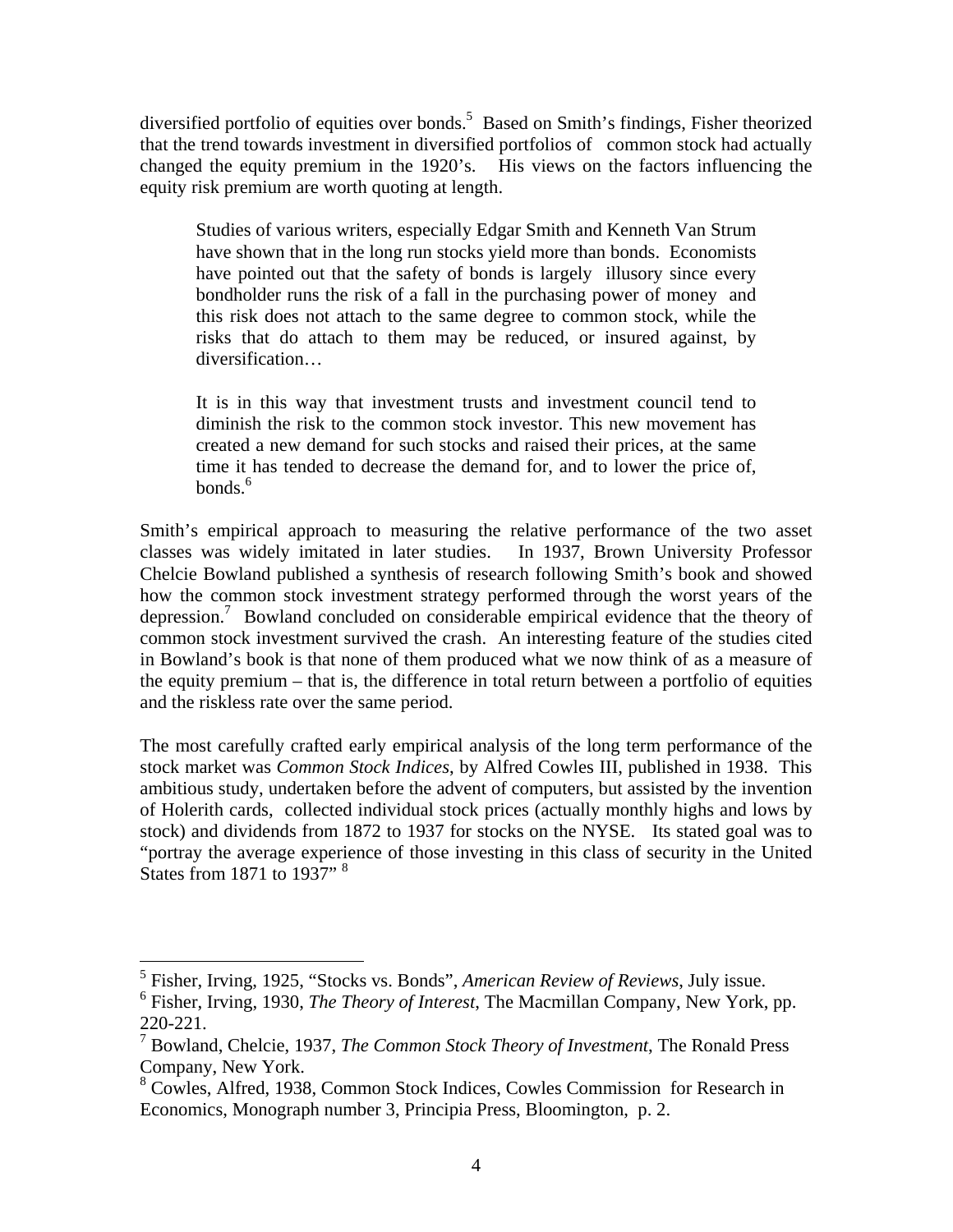Cowles improved upon Smith's work by developing a methodology which reinvested the dividend proceeds from stocks into the purchase of shares, thus avoiding the complexities of comparing income and capital appreciation returns separately. Two other important features of the Cowles study were that he collected data on virtually all of the stocks on the New York Stock Exchange, and that he capital-weighted them, a procedure that allowed the index to simulate a passive buy and hold investment strategy. The one serious limitation of the Cowles study is that it relied on the average of high and low prices during the month as a proxy for end-of-month stock prices. This had a smoothing effect on the returns, downward biasing the volatility and muddying up any econometric analysis of the data.<sup>9</sup> Oddly enough, given such widespread interest in Edgar Smith's earlier study, the Cowles analysis was silent on the relative performance of stocks and bonds.

The first book to explicitly define, model and estimate an equity risk premium was John Burr Williams' *The Theory of Investment Value*, also published in 1938. According to Williams "The customary way to find the value of a risky security has always been to add a 'premium for risk'".<sup>10</sup> He provides a table of "Interest Rates, Past Present and Future" which takes the riskless rate as the long-term government bond rate of 4% and the expected return to "Good stocks" as  $5 \frac{1}{2}\%$ .<sup>11</sup> Williams' estimated the forward equity premium from a dividend discount model, and he was careful to explain that historical (i.e. past) estimates provide a good forecast of the future, even when they deviate from present conditions.

In sum, by the end of the 1930's, economists had developed a clear conception of the equity risk premium, a means to measure rates of return on investments, and had collected historical data extending back through American financial history for several decades. The first empirical estimate of the equity premium by Smith is generally regarded as a major factor in the rush by retail investors into the stock market in the 1920's, and Irving Fisher is often taken to task for his theory that stock prices increased to new levels in the 1920's as a result of a decreasing equity risk premium. Alfred Cowles created the first relatively accurate long-term index of total return to investing in common stocks, and J.B. Williams provided the first numeric estimate of the forwardlooking equity risk premium. Their work provided a valuable foundation for the next generation of financial research.

<span id="page-6-0"></span> 9 Cowles, Alfred, 1960, "A Revision of Previous Conclusions Regarding Stock Price Behavior," *Econometrica*, Vol. 28, No. 4. pp. 909-915.

<span id="page-6-1"></span><sup>10</sup> Williams, John Burr, 1938, *The Theory of Investment Value*, Harvard University Press, Cambridge, page 67. Of interest to those interested in financial history is that Williams solves algebraically for the discount rate on the common stock of a firm as a function of the discount rate for the all-equity firm and the firm debt – preceding Modigliani and Miller in arguing that "The investment value of an enterprise … in no way depends upon what the company's capitalization is." (p.72).

<span id="page-6-2"></span> $^{11}$  Ibid. p. 387.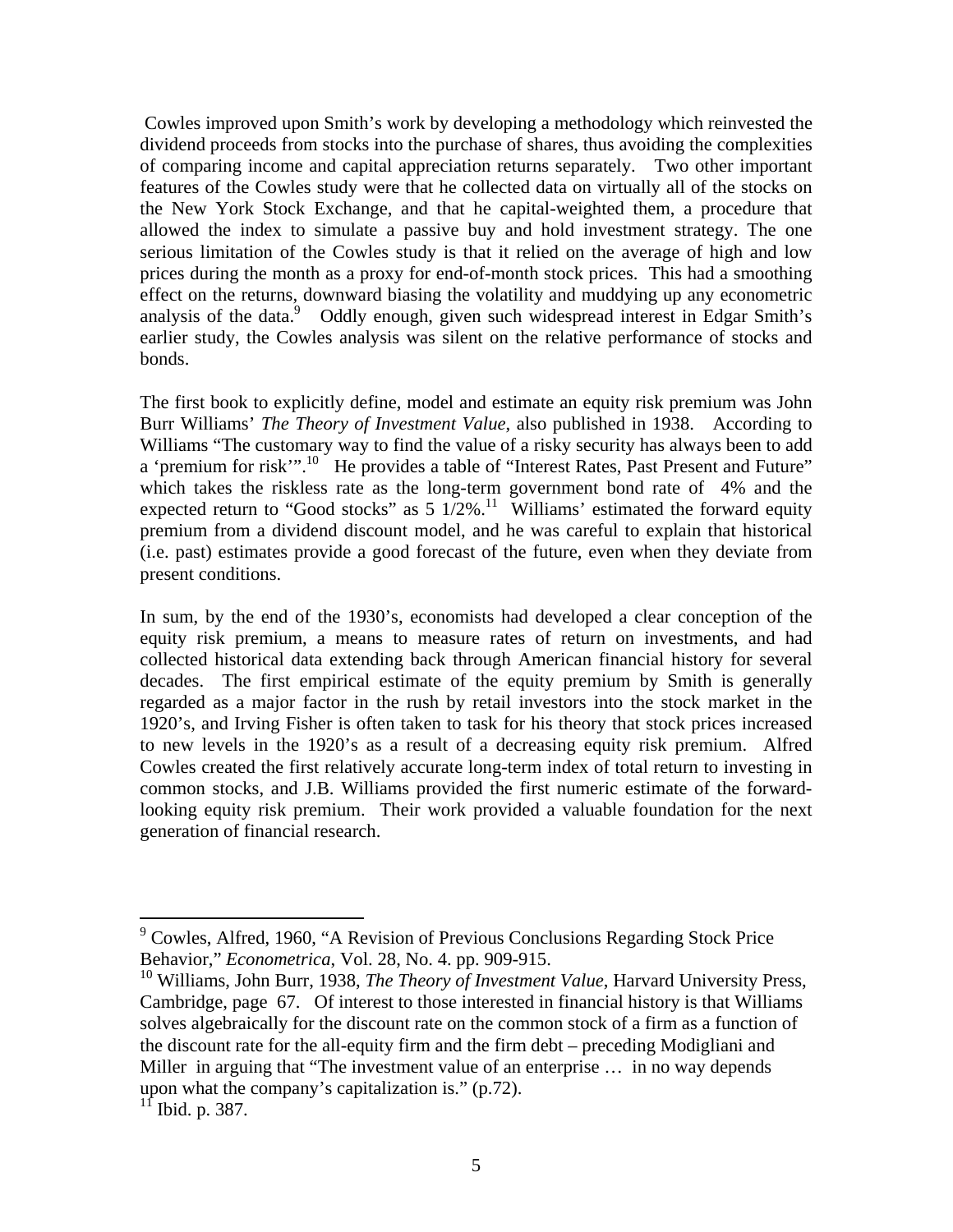The next major attempt to empirically quantify the equity returns was undertaken at the University of Chicago. Beginning in 1960, CRSP, the Chicago Center for Research on Security Prices, headed by economists Lawrence Fisher and James H. Lorie, systematically began to collect stock prices and dividends from U.S. capital market history. Fisher and Lorie published the results of their study of returns to U.S. stocks in 1964, as "Rates of Return on Investments in Common Stocks["12](#page-7-0) and in 1977 as a volume including returns to U.S. government securities as well.<sup>13</sup> Like Cowles, they based their analysis of individual share prices and re-investment of dividends of U.S. stocks.

The theoretical developments in financial economics in the 1950's and 1960's made these empirical estimates of rates of return particularly interesting. In 1952, Harry Markowitz published his famous model of portfolio selection which explicitly linked investment return and risk. Markowitz proposed taking as inputs to his model the historical means, variances and covariances of individual securities, although he regarded this as a method which could be improved upon with better forecasting tools.

The Markowitz model, as it is now applied, identifies an optimal portfolio of assets in expected return and standard deviation space by the point of tangency formed by a ray extending from the expected return of the riskless (zero standard deviation) asset to the continuous frontier of portfolios providing the highest return for each level of standard deviation. The difference between the return of the riskless asset and the expected return of the tangency portfolio in this model is the equity risk premium.  $14$  In the Markowitz framework, the size of the equity risk premium is an empirical question. Later scholars took a theoretical approach to its estimation.

The Sharpe-Lintner-Mossin Capital Asset Pricing Model [CAPM] was independently developed in the 1960's in part as a means to identify the optimal portfolio of risky assets in the Markowitz framework. As such, the CAPM takes an analytical approach to the equity risk premium. The theory endogenizes asset prices as a function of the risk aversion of the representative investor and the variance-covariance structure of the universe of assets. The shape of the representative investor's utility function, parameterized by a coefficient of risk aversion for the market as a whole is central to identification of the equity premium.

In the framework of the CAPM, if the form of the utility function and the coefficient of risk aversion are both known, then knowledge of the variance-covariance of the universe

 $\overline{a}$ 

<span id="page-7-0"></span> $12$  Fisher, Lawrence and James H. Lorie, 1964, "Rates of Return on Investments in Common Stocks," *Journal of Business* 37, 1-21, covered the period 1926-60 which in 1968 they updated through 1965.

<span id="page-7-1"></span><sup>13</sup> Fisher and Lorie, 1977, "*A Half Century of Returns on Stocks and Bonds*," University of Chicago Graduate School of Business.

<span id="page-7-2"></span><sup>&</sup>lt;sup>14</sup> The Markowitz framework is a single-period model. As such, the arithmetic return and the geometric return are the same.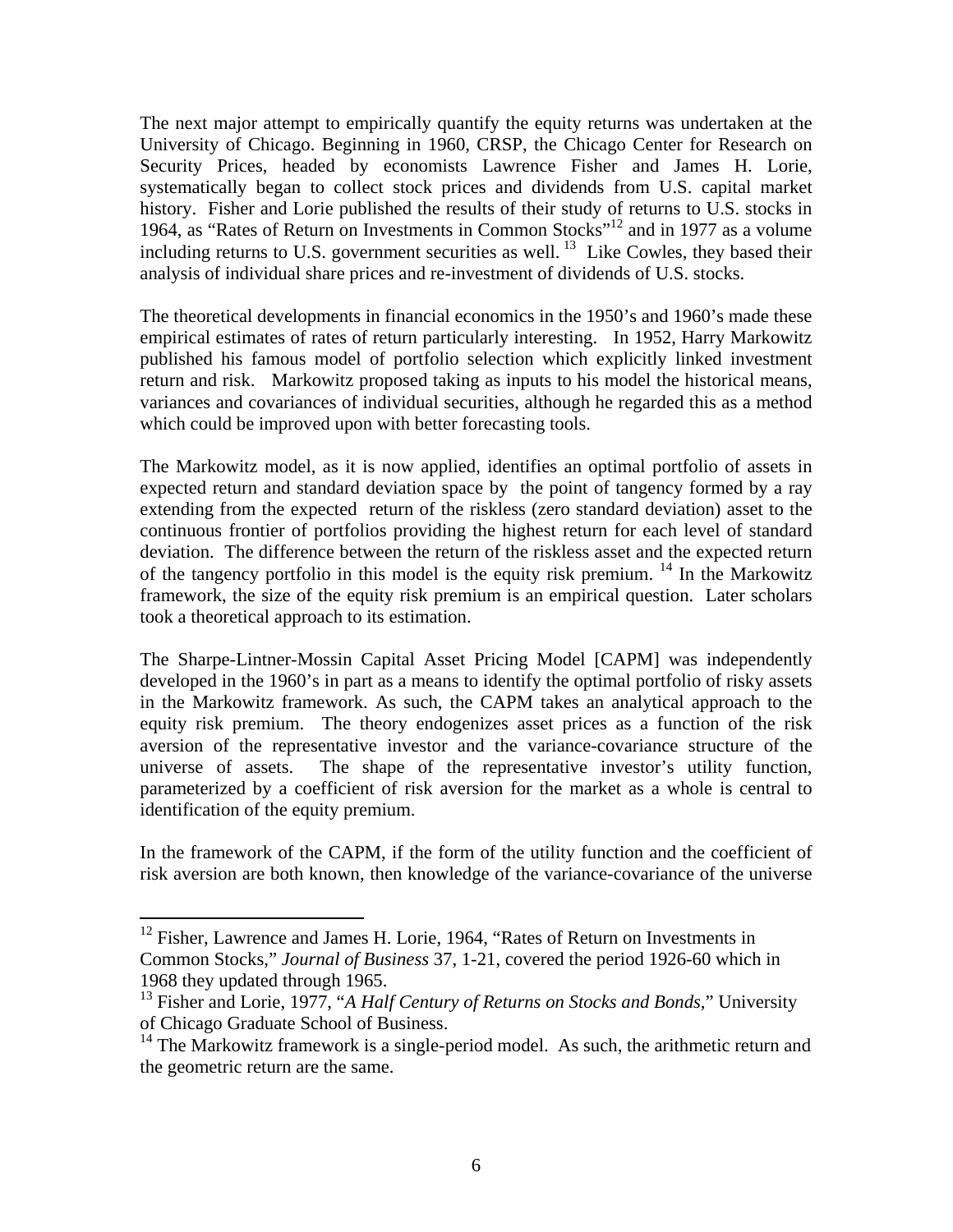of assets (or the variance of the portfolio of risky assets) is sufficient to identify the spread between risky and riskless asset portfolios.

An important feature of the Markowitz model and the CAPM is that they provide a theoretical foundation for estimating the magnitude of the equity risk premium directly from investor preferences. It was not until Mehra and Prescott (1985), however that anyone attempted to compare the equity premium implied by preferences with the empirical measures provided by historical returns.

#### III. **Stocks, Bonds, Bills and Inflation**

In 1976, Ibbotson and Sinquefield published "Stocks, Bonds, Bills and Inflation: Yearby Year Historical Returns (1926-1974)." The stock market returns were calculated as total returns from the S&P 500 index, which up to this time did not include dividends. The authors also used CRSP government bond data to include U.S. Treasury bond and bill indexes. They also included a corporate bond index constructed from bond yields, as well as an inflation rates. Besides displaying total returns across all yearly hold periods, the paper was unique in that it explicitly measured historical risk premiums, not only for equities, but also including the horizon (maturity) premium, the default premium, and real interest rate. Results were presented in real (inflation adjusted) terms as well. In Ibbotson Associates Yearbooks, they later added the small stock premium, the value premium, as well as various other data. These historical premiums came to be used in practice and theory as the risk premium input into the CAPM model, as well as for other models.

Later in 1976, Ibbotson and Sinquefield showed how historical data could be used to simulate probability distributions of future returns. They started with the then current yield curve with its implicit forward interest rate structure. They added the various historical premiums using bootstrapping methods that retained the correlation structure among the asset classes. They used a historical equity risk premium which was measured during the previous half century to be 6.3% geometrically relative to U.S. Treasury Bills, but a lesser number relative to longer-term bonds which contained horizon risk premiums.

Interestingly, 1976 was also the year that Vanguard launched its market index trust, a passive, value-weighted portfolio of large-cap U.S. stocks designed to match the performance of the S&P 500. The excellent excess performance of stocks from 1926 to 1974 reported in Ibbotson and Sinquefield may have helped build demand for a passive portfolio that sought to capture these historical returns. Just as the empirical study by Edgar Lawrence Smith demonstrated to investors in the 1920's the superiority of stocks over bonds and motivated a move towards equities, indexation made a lot of sense to investors in the 1970's when they had five decades of historical performance upon which to base their expectations for the future.

An important historical note is that the decade of the 1970's was one of the worst periods in U.S. capital market history for stocks. The crash of 1973-74, the experience of double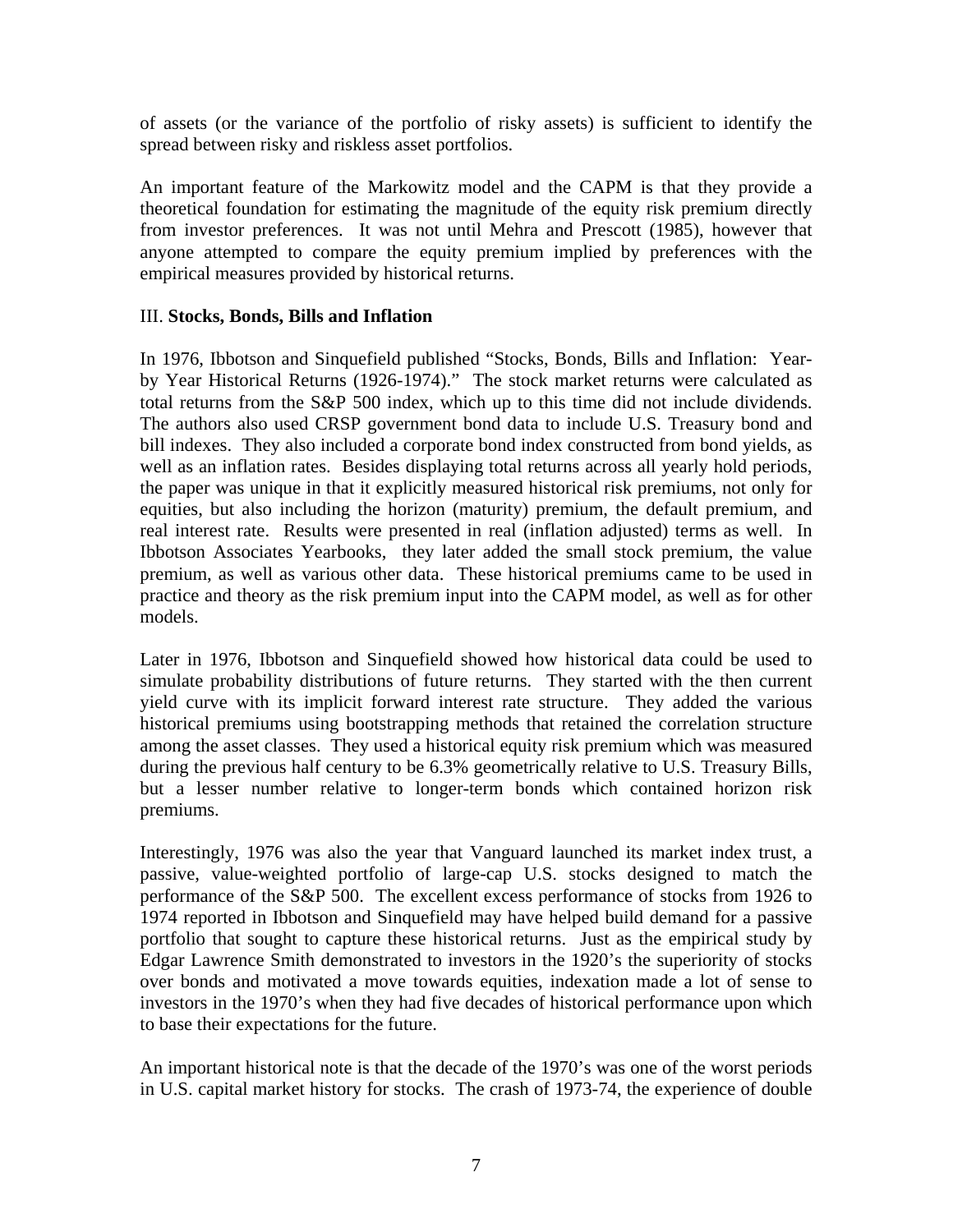digit inflation and the erosion of capital was fresh in the public imagination in 1976. Equity returns had not exceeded debt returns over nearly the preceding decade. Thus the historical equity premium appeared to most as a wildly optimistic forecast of the future expected return of stocks over T-bills. In fact it was not – the equity risk premium since 1976 has nearly matched the estimate made at the time.

There are several ways one might estimate an expected risk premium used for forecasting. One way is to extrapolate historical risk premiums as Ibbotson and Sinquefield did. Another is to use investor demand models based upon investor risk aversion, as Mehra and Precott did. In Ibbotson, Siegel, and Diermeier (1984), demand is shown to be impacted not only by systematic risk, but also by liquidity, taxation, and idiosyncratic risk. A third way is to look at the type of returns that the corporate sector supplies. Diermeier, Ibbotson, and Siegel (1984) and then later Ibbotson and Chen (2003) use this supply approach. They extrapolate the cash flows and earnings growth generated by companies themselves. These forecasts tend to give somewhat lower forecasts than historical risk premiums, primarily because part of the total returns of the stock market have come from price-earnings ratio expansion. This expansion is not predicated to continue on indefinitely, and should logically be removed from the expected risk premium.

#### **IV. History as Written by the Winners?**

A major conceptual problem with equating the *ex post* historical realization of the equity premium with its *ex ante* expectation is that history could simply have turned out better than people expected. Recall that in 1938, J.B. Williams calculated the market forecast of the equity risk premium as a mere 1 1/2 percent. He might have been shocked to see the realized premium over the following five decades exceed his forecast by a multiple of four. A more subtle problem is that historical records of successful markets tend to get preserved, but it is difficult to dig up the records of failed markets. To study these issues, Brown, Goetzmann and Ross (1997) built a model of stock market performance which examined the ex post historical return conditional upon survival. Their analytical results showed that when a market is confronted with the continuous possibility of failure (modeled statistically as an absorbing lower bound) the ex post realized growth can be substantially higher than the unconditional mean. The fact that the U.S. survived two world wars and periods of global political unrest that caused other major markets to fail would suggest that the historical mean return of the U.S. market is an overestimate of its expectation.

It is important to point out that this view of the equity risk premium is quite different than the critique of the equity premium puzzle posed by economist Thomas Reitz. Reitz (1988) theorized that a high *ex ante* equity premium could be justified by a fear of a huge crash. An equity premium of 6% would thus reflect the potential for an event which may not have been realized in America's financial history but which nevertheless was a possibility in people's minds. One limitation of the Reitz critique is that it conflicts with historical expectations of stock returns – most notably the J.B. William's forwardlooking premium in 1938 of 1 1/2 percent. The survivorship story, on the other hand, is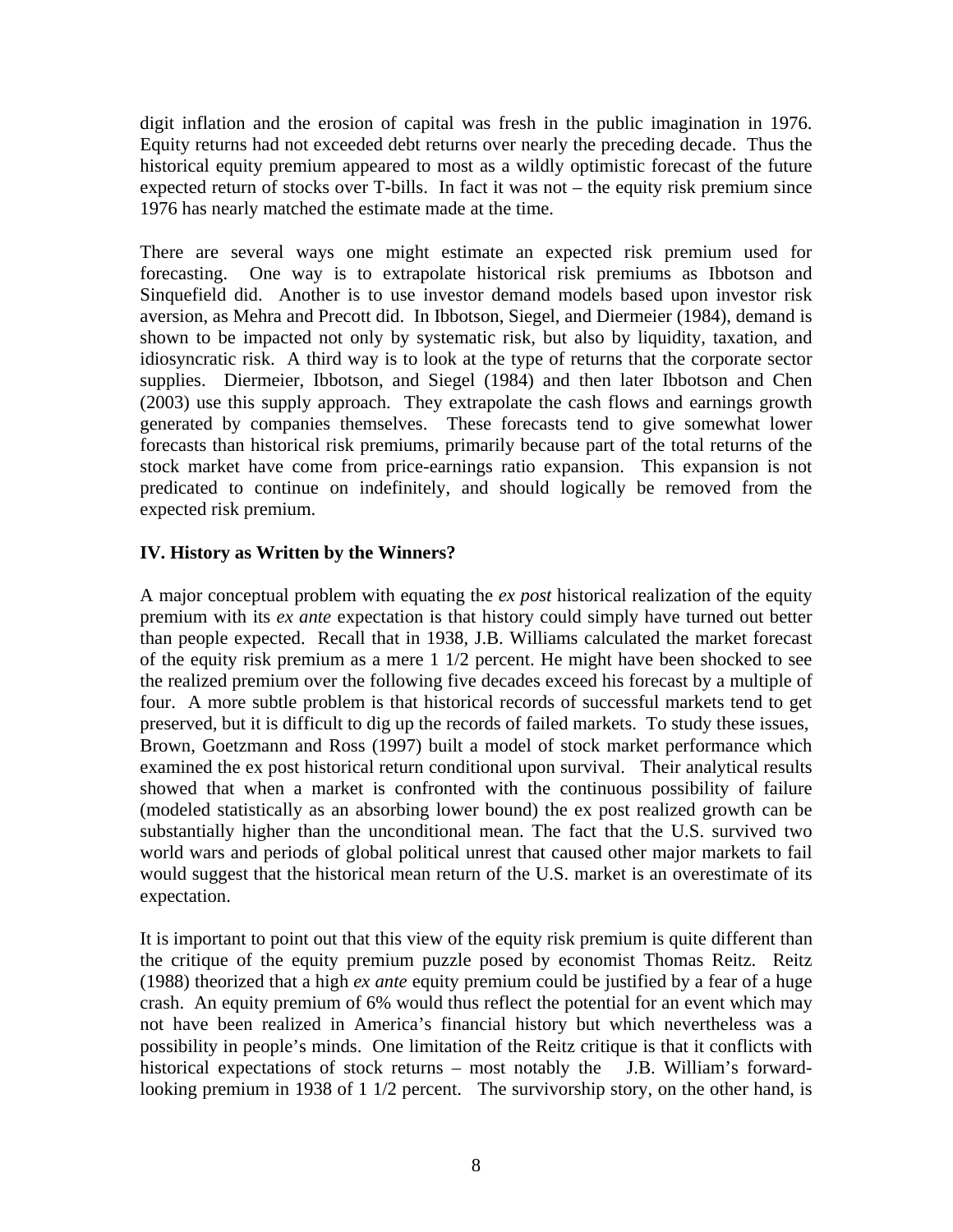entirely consistent with low historical expectations of the future, although it would be unlikely to reduce the equity risk premium to such a low number.

In order to estimate the potential scale of the survival bias, and to look for empirical evidence that the U.S. market was an unusual performer in the global economy, Jorion and Goetzmann (1999) collected capital appreciation and inflation data for a large sample of the world's equity markets from 1921 forward. They found that the U.S. was the top performer out of 39 markets, in terms of real capital appreciation of stocks. Studying this effect subsequently with a smaller but richer sample, Dimson, Marsh and Staunton (2002) collect total real returns for twelve countries over the entire century and found that the U.S. was in the top quartile of performers in real terms – inched out by Sweden and Australia over the first couple of decades of the century.<sup>15</sup> The Jorion and Goetzmann GDP-weighted index of the 44 non-U.S. equity markets had an arithmetic real return of 3.84% per year compared to the U.S. value of 5.48%, suggesting a survival bias on the order of 1.5% per annum. The geometric return values were closer (roughly 90 basis points) because the world market index was less volatile over the period due to diversification. Thus the work found evidence that the equity premium estimate is affected by survival issues, however the magnitude is insufficient to explain away the equity premium puzzle.

#### **V. The Equity Premium Over the Very Long Term**

 $\overline{a}$ 

One of the major issues with statistical estimation of the realized equity risk premium is that a very long time series of stationary returns is required to achieve a high degree of confidence in the estimate. The longer the data series, the more accurate the equity risk premium calculation, as long as the fundamental expectations have remained the same. In order to estimate the U.S. equity premium using total returns over the longest possible time period we have collected the most complete dataset of U.S. stock prices and dividends assembled to date.<sup>16</sup> Working with University of Cincinnati economist Liang Peng, we gathered individual security data from U.S. financial periodicals on a monthly basis, beginning with the official list of the New York Stock Exchange in 1815, and collected available dividends from 1825 to 1872. Among other things, this direct data collection enabled us to collect month ending prices, avoiding the Cowles data problem of averaging high and low prices for the month. It also allowed us to avoid the heterogeneity problems of Ibbotson and Brinson (1987), Schwert (1990), Goetzmann (1993), and Siegel (1998) all of whom had to rely upon chained indices constructed by earlier researchers.<sup>[17](#page-10-2)</sup>

<span id="page-10-0"></span><sup>15</sup> Dimson, Elroy, Paul Marsh and Mike Staunton, 2000, *The Millenium Book: A Century of Investment Returns*, ABN-AMRO and London Business School, p. 55.

<span id="page-10-1"></span> $16$  Goetzmann, William, Roger G. Ibbotson and Liang Peng, 2000,  $A$  New Historical Database for the NYSE 1815 to 1925: Performance and Predictability", *The Journal of Financial Markets* 4(1), 1-32,

<span id="page-10-2"></span> $17$  The NYSE database is available for download on the website of the International Center for Finance at the Yale School of Management. www.icf.yale.edu.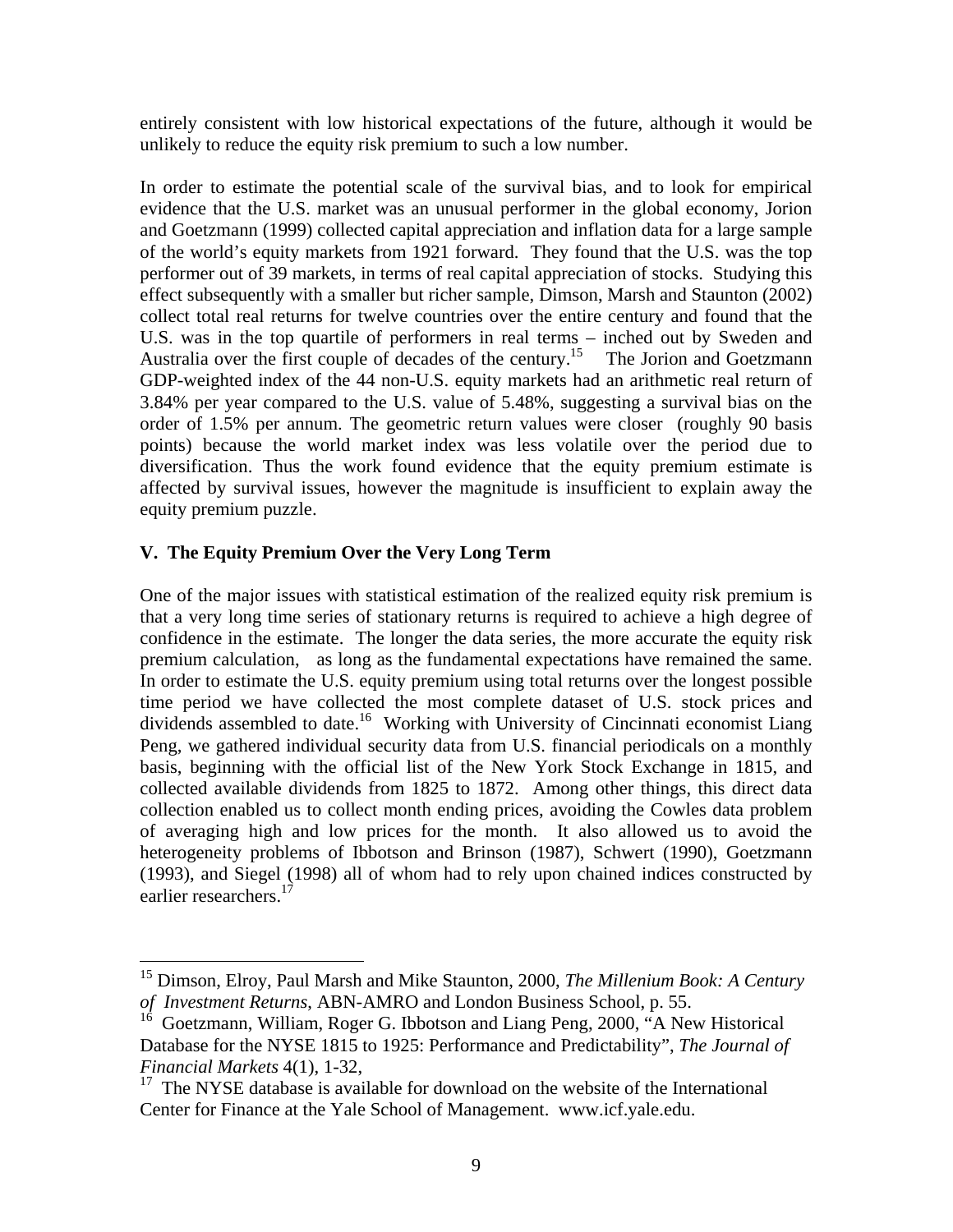Recently, Richard Sylla of NYU completed the collection of weekly NYSE stock prices over the late  $18<sup>th</sup>$  and early  $19<sup>th</sup>$  centuries. He generously shared this data with us, and from it we are able to construct a complete index of capital appreciation returns for the New York Stock Exchange from 1792 (its inception) to the present. In this chapter, using the combined databases of Sylla, and Goetzmann, Ibbotson and Peng (2000), as well as annual bond yield data from Homer and Sylla's *The History of Interest Rates,* we are able to estimate an equity premium for the New York Stock Exchange over its pre-1925 history.

Capital appreciation returns in this study are based on a price-weighted index of all stocks trading in the year, using the last price observation in the year. Income returns from 1825 to 1871 are constructed in two ways and then averaged. The first method is to sum all the dividends paid in that year and divide by the prices of all firms from the previous year. This probably underestimates the income return because some actual dividend payments may not be in the data set. The second method focuses solely on the income return of firms that paid regular dividends and for which prices were collected – this likely overestimates returns because some stocks may not have paid any dividends. It is important to note that no previous researchers collected actual dividend data on U.S. stocks before 1872. All analyses before our own was based upon econometric methods to fill in income returns. Thus, although our two methodologies sometimes diverge, they are at least based upon empirical observation. However, like previous analysts, in order to estimate the pre-1825 dividends, we employ a linear forecasting model using next year's dividend and this year's capital appreciation as forecasting variables.<sup>18</sup> Our dividend returns from 1872 to 1925 were taken from Cowles (1938).

The most problematic variable in our study is the riskless rate. In 1792, the United States was an emerging market and U.S. securities were considered far from riskless. Homer and Sylla report yields on U.S. government and U.S. municipal debt in the  $18<sup>th</sup>$  and  $19<sup>th</sup>$ centuries. For long stretches of time the yields on municipals were less than yields of treasuries, and this difference was not due to tax treatment. We took the minimum yield of the two series' each year as a measure of a (nearly) riskless rate and the pre-1798 data was set to the 1798 value. Of course yields are not returns when the debt is not held to maturity. Thus using them to capture the riskless rate ignores the capital appreciation component of bond returns. Returns to shorter maturity instruments are available for periods of U.S. financial history before 1926. Mehra and Prescottt (1985) used commercial paper rates reported in the earlier edition of Sylla and Homer back to 1883. We report these in our analysis as well. Homer (1963) notes that these are quite volatile in the early years, perhaps reflecting the lack of an organized money market.<sup>19</sup> Commercial paper rates from 1830 to 1857 are from the Boston money market, and afterwards from the New York market. We econometrically estimated commercial paper rates from 1792 to 1834 by projecting them on bond yields.<sup>20</sup> Other types of short term

1

<span id="page-11-0"></span><sup>&</sup>lt;sup>18</sup> The R-square of this model was .17, suggesting it has some power.

<span id="page-11-1"></span><sup>19</sup> Homer p. 317.

<span id="page-11-2"></span><sup>&</sup>lt;sup>20</sup> The regression yielded and R-square of 22% with a t-statistic of 5.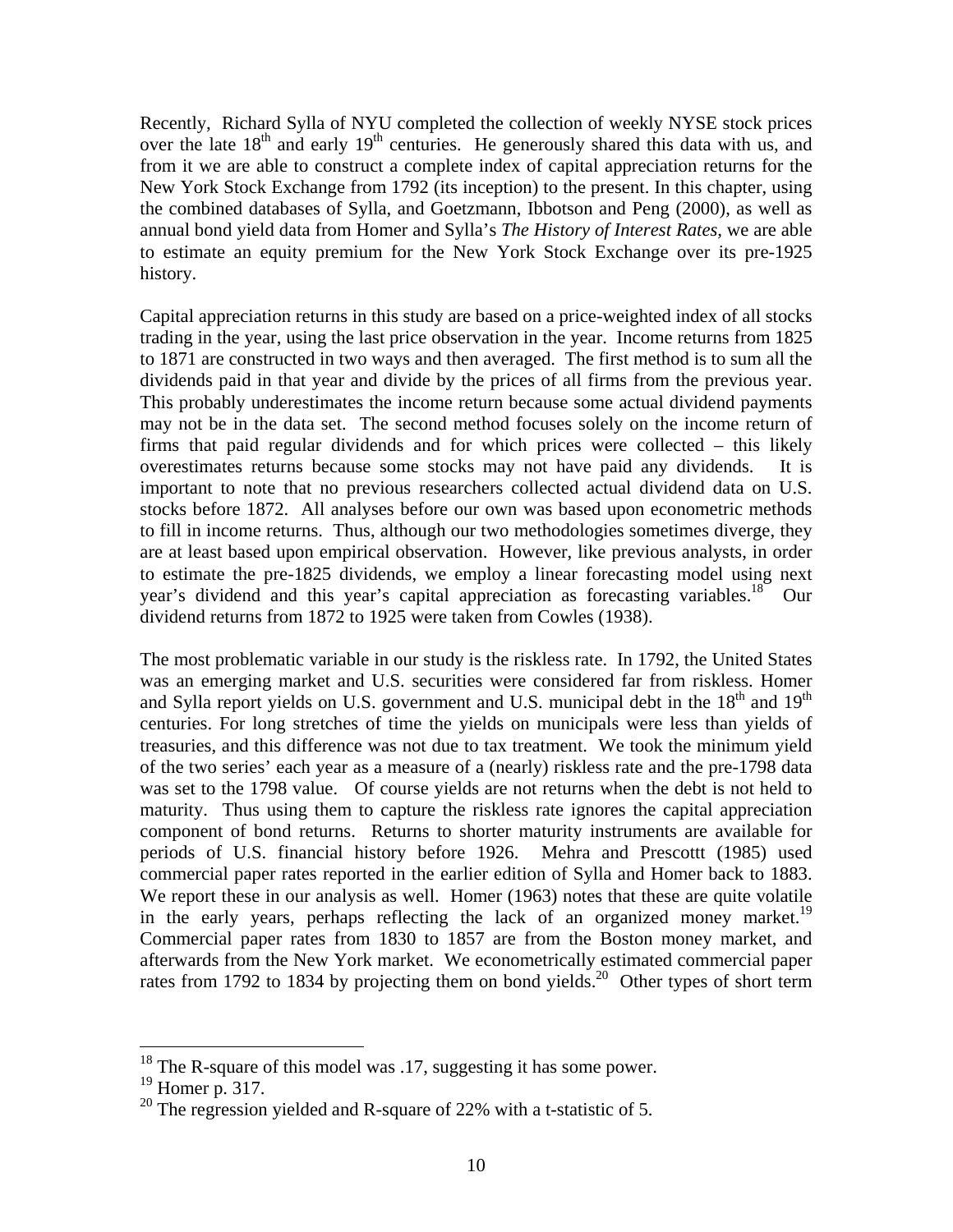rates in the early  $19<sup>th</sup>$  Century are dubious due to regulation of interest rates. Inflation data is taken from Ibbotson and Brinson (1987).

Table I presents the results of the analysis for the period 1792 to 1925. Note that the arithmetic equity premium measured by the spread over bonds is about 3.8% and the geometric spread is 2.72%. A major issue, however is that the interest rate series we have constructed is not riskless. Comparing the returns instead to inflation indicates an arithmetic real return of about 7%. The bond returns would appear to be anomalous with respect to expectations, not the equity returns.

The low capital appreciation returns to stocks prompted us to test the hypothesis that for much of U.S. financial history investors expected their equity returns to come in the form of dividend payouts rather than capital appreciation. We found that that vast majority of stock in our sample traded around par value, implying an expectation of payout. If this were strictly the case, it would allow the *ex ante* measurement of the equity risk premium through financial history. Unfortunately we cannot verify that expected returns carried no anticipated long-term price growth. The 1.91% appreciation we document in Table 1 exceeds the realized inflation over the period, and thus may have been ex ante expected. On the other hand, in our paper we show that through most of U.S. capital market history, dividend yields were higher than bond yields, suggesting that differential income flow was a major part of the compensation for equity risk during the early period.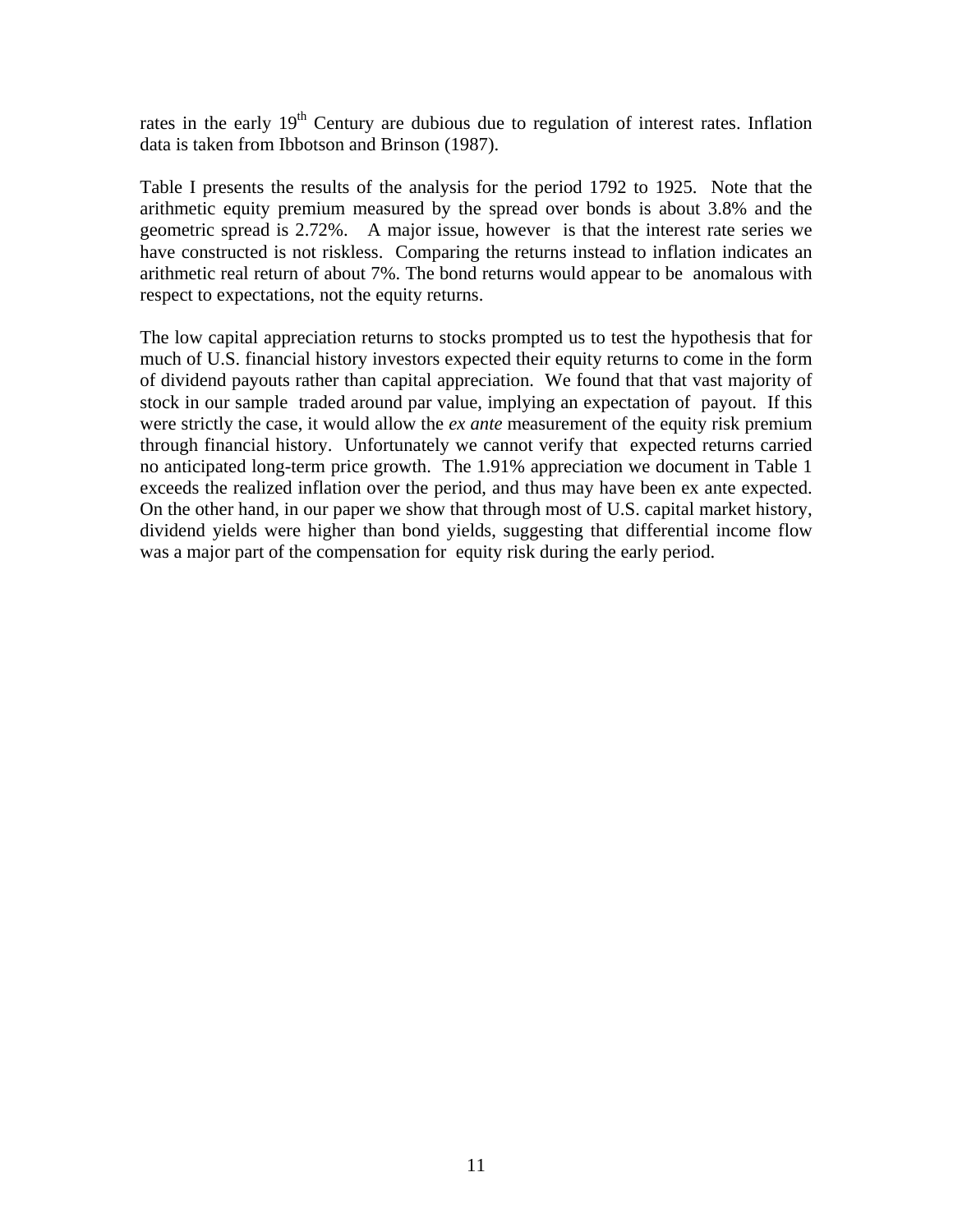| Table I                                              |            |           |           |  |  |
|------------------------------------------------------|------------|-----------|-----------|--|--|
| Summary Statistics for New York Stock Exchange Total |            |           |           |  |  |
| Returns, U.S. Bond Yields, Call Money Rates and      |            |           |           |  |  |
| Inflation,                                           |            |           |           |  |  |
| $1792 - 1925$                                        |            |           |           |  |  |
|                                                      |            |           |           |  |  |
|                                                      | Arithmetic | Geometric | Standard  |  |  |
|                                                      | Return     | Return    | Deviation |  |  |
|                                                      |            |           |           |  |  |
| <b>Stocks TR</b>                                     | 7.93%      | 6.99%     | 14.64%    |  |  |
| Cap Ap                                               | 1.91%      |           |           |  |  |
| Income                                               | 6.01%      |           |           |  |  |
| <b>Bonds</b>                                         | 4.17%      | 4.16%     | 4.17%     |  |  |
| Comm. Paper                                          | 7.62%      | 7.57%     | 3.22%     |  |  |
| Inflation                                            | 0.85%      | 0.61%     | 7.11%     |  |  |

| Table II presents summary statistics for the major U.S. asset classes over the period 1926      |
|-------------------------------------------------------------------------------------------------|
| through 2004. The arithmetic average return to common stocks over the second period is          |
| 400 basis point per year higher than in the first. In real terms, however, this differential is |
| slightly less dramatic: 7.08% to 9.27%.                                                         |

| Table II<br>Summary Statistics for Total Returns in U.S. Stocks,<br>Bonds, Bills and Inflation<br>1926 - 2004 |        |        |           |  |  |  |            |           |          |
|---------------------------------------------------------------------------------------------------------------|--------|--------|-----------|--|--|--|------------|-----------|----------|
|                                                                                                               |        |        |           |  |  |  |            |           |          |
|                                                                                                               |        |        |           |  |  |  | Arithmetic | Geometric | Standard |
|                                                                                                               | Return | Return | Deviation |  |  |  |            |           |          |
|                                                                                                               |        |        |           |  |  |  |            |           |          |
| <b>Stocks TR</b>                                                                                              | 12.39% | 10.43% | 20.31%    |  |  |  |            |           |          |
| Cap Ap                                                                                                        | 7.85%  |        |           |  |  |  |            |           |          |
| Income                                                                                                        | 4.27%  |        |           |  |  |  |            |           |          |
| LT Govt. Bonds                                                                                                | 5.82%  | 5.44%  | 9.30%     |  |  |  |            |           |          |
| T-Bills                                                                                                       | 3.76%  | 3.72%  | 3.14%     |  |  |  |            |           |          |

Source: *Stocks, Bonds, Bills and Inflation, 2005 Yearbook*, Ibbotson Associates, Chicago.

Inflation 3.12% 3.04% 4.32%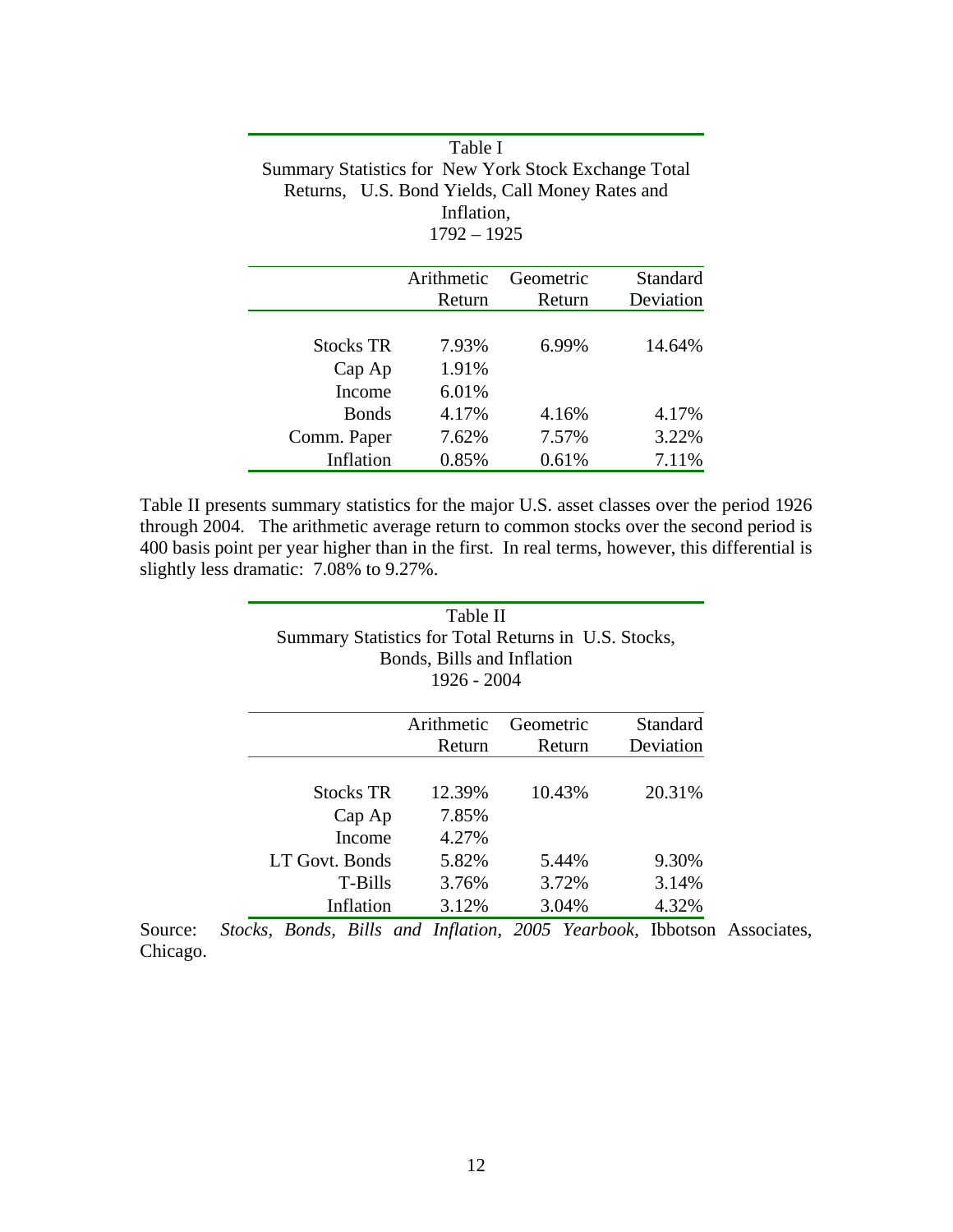#### **VI. Conclusion**

The concept of the equity risk premium is fundamental to modern financial theory and a basic building block in most forecasting models of long term expected investment returns. A review of the economic literature after the turn of the  $19<sup>th</sup>$  century suggests that the concept of the equity risk premium was not clearly formulated until the late 1930's. While the notion of return as a premium for risk above and beyond the pure time value of money dates at least to the work of John Stuart Mill, the basic technique of calculating the total return to investing in equities vs. debt developed relatively slowly, with the key insight provided by Alfred Cowles – a calculation of investment return in equities requires regular re-investment of income through the purchase of shares.

The historical development of the concept and measurement of the equity risk premium provides the context for our own research contributions. The first Ibbotson and Sinquefield study represented a culmination of research on the basic building blocks of expected returns for different asset classes. The notion of building up expected returns from blocks of risk premia was viewed by J. B. Williams as a natural approach, however it is surprising how long to took for the basic empirical calculus of risk and return to come into use. The Ibbotson and Sinquefield numbers as reported in 1976 were striking evidence that common stock investment, so avidly proposed by Smith and Fisher five decades earlier, was in fact a wise course of action to take. A new generation of investors in the 1970's used these numbers as a guide to expectations of future returns to equity investment, and twenty-five years later they were not disappointed. History proved an accurate forecast.

The sheer magnitude of the equity premium in U.S. capital markets over the  $20<sup>th</sup>$  Century has caused both scholars and practitioners to ask whether these returns were simply an accident of history or evidence of a different kind of attitude towards risk than seems justified by theoretical models. The importance of Mehra and Prescott (1985) is that it pointed out the apparent contradiction between the U.S. market experience and academic models of human behavior.

A part of our own inquiry into the equity premium puzzle has been the question of whether the history we examine is an unusual path – one unlikely to be realized in the future. Most Americans who lived through a significant portion of the  $20<sup>th</sup>$  Century count themselves fortunate compared to large sectors of the global populace who suffered catastrophic loss of savings as a result of the political tumult of two world wars and widespread redistribution of wealth. In light of America's political and economic success in the  $20<sup>th</sup>$  Century, it is not surprising to find that its markets dominated as well. A test of this "survivor" story in our research finds some empirical support, but does not fully explain the high equity risk premium enjoyed through U.S. capital market history.

The survival hypothesis suggests that the American experience may not be the best example on which to base future expectations – then again, maybe it is for those who plan to continue investing in the U.S. capital markets. Perhaps the positive American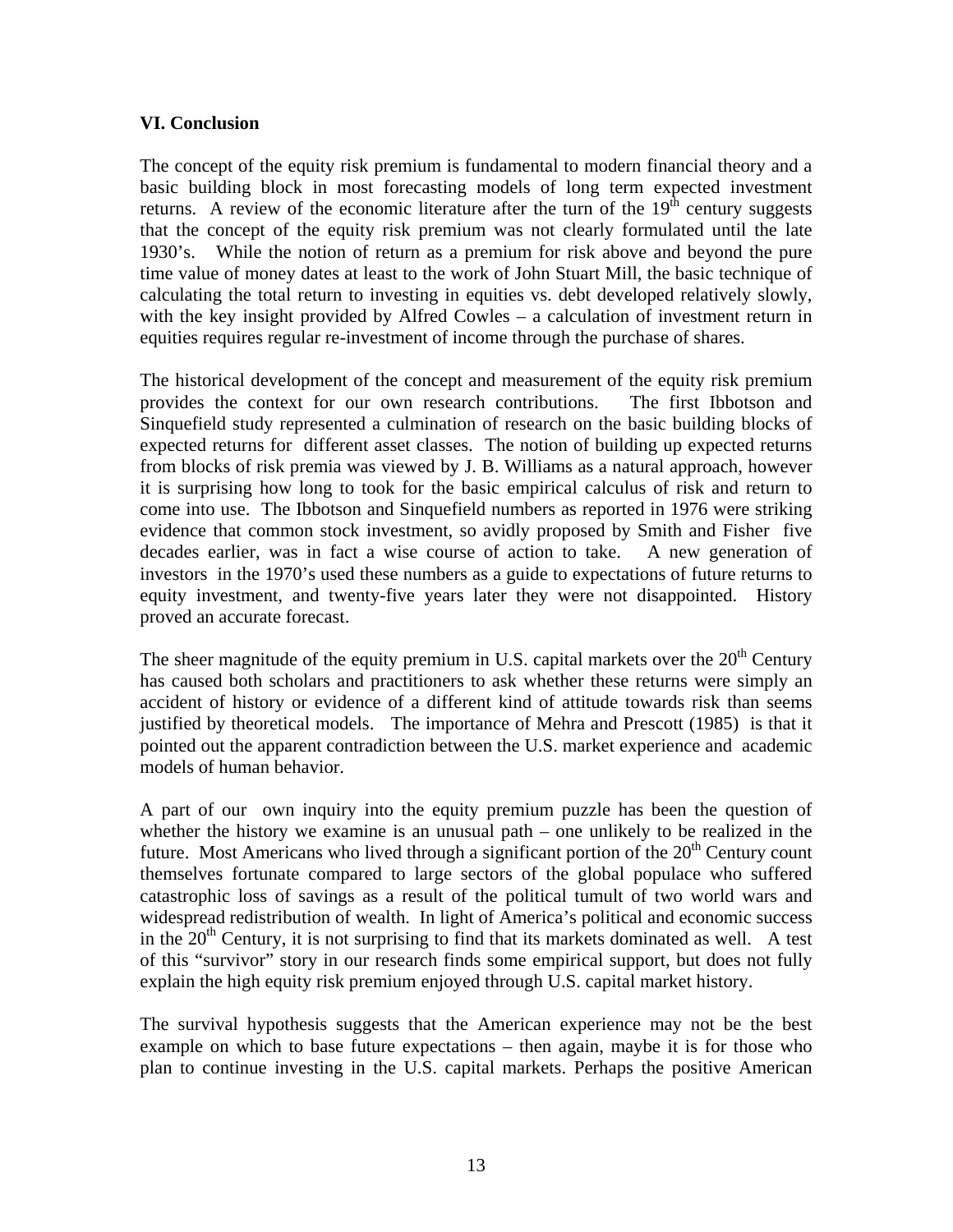experience was actually due to our particular configuration of laws, political system, cultural mixture and practical orientation.

A longer look at the American financial experience affords a chance to test this proposition. Although the  $20<sup>th</sup>$  century may be the American Century, the  $19<sup>th</sup>$  century was not. Europe's financial markets were dominant through the First World War. American finance was parochial and limited. One important qualification to this, however, was the comparative freedom of American equity markets. Britain severely limited the issuance of corporate shares until the mid- $19<sup>th</sup>$  Century, and full corporate access to the capital markets did not exist until the British Companies Acts of the 1860's. By that time, American equity markets had been operating in New York, Philadelphia and Boston for many decades. Indeed the U.S. might have been the best market to study the early development of unfettered capitalism in the early  $19<sup>th</sup>$  Century.

What do we find when we look at the  $19<sup>th</sup>$  century numbers? First, the measurement of the equity risk premium in the U.S. before 1925 is nearly impossible due to largely to the fact that there was no meaningful riskless rate as a benchmark. Had the Capital Asset Pricing Model been transported back from the 1960's to the 1860's, the challenge would have been to determine Rf, not Rm. When we look at the premium of stocks over inflation, however, we find that the real rate of equity returns in the first 125 years of its history pretty nearly resembles the real rate of equity returns in the last eighty years. Through that trajectory of time, the U.S. went from being an emerging market to a capital importer to a capital exporter. Given what would seem to be major regime changes in the U.S. economy, it is extraordinary to find such stability in the rate of return on investment capital. Is that stability due to a "country factor" in modern asset pricing terminology? This will have to await further tests using data from global capital market history.

Our research together and separately has focused to a large degree on measurement and interpretation of history. Despite decades of research on early capital markets, however, much remains to be done. Our understanding of the historical experience of investors is relatively limited once we step beyond a few well-studied markets. Basic information about investor returns is lacking and may never be recovered. Nevertheless, efforts to quantify the equity risk premium are well rewarded by insights into both the stability and dynamics of long term investment performance.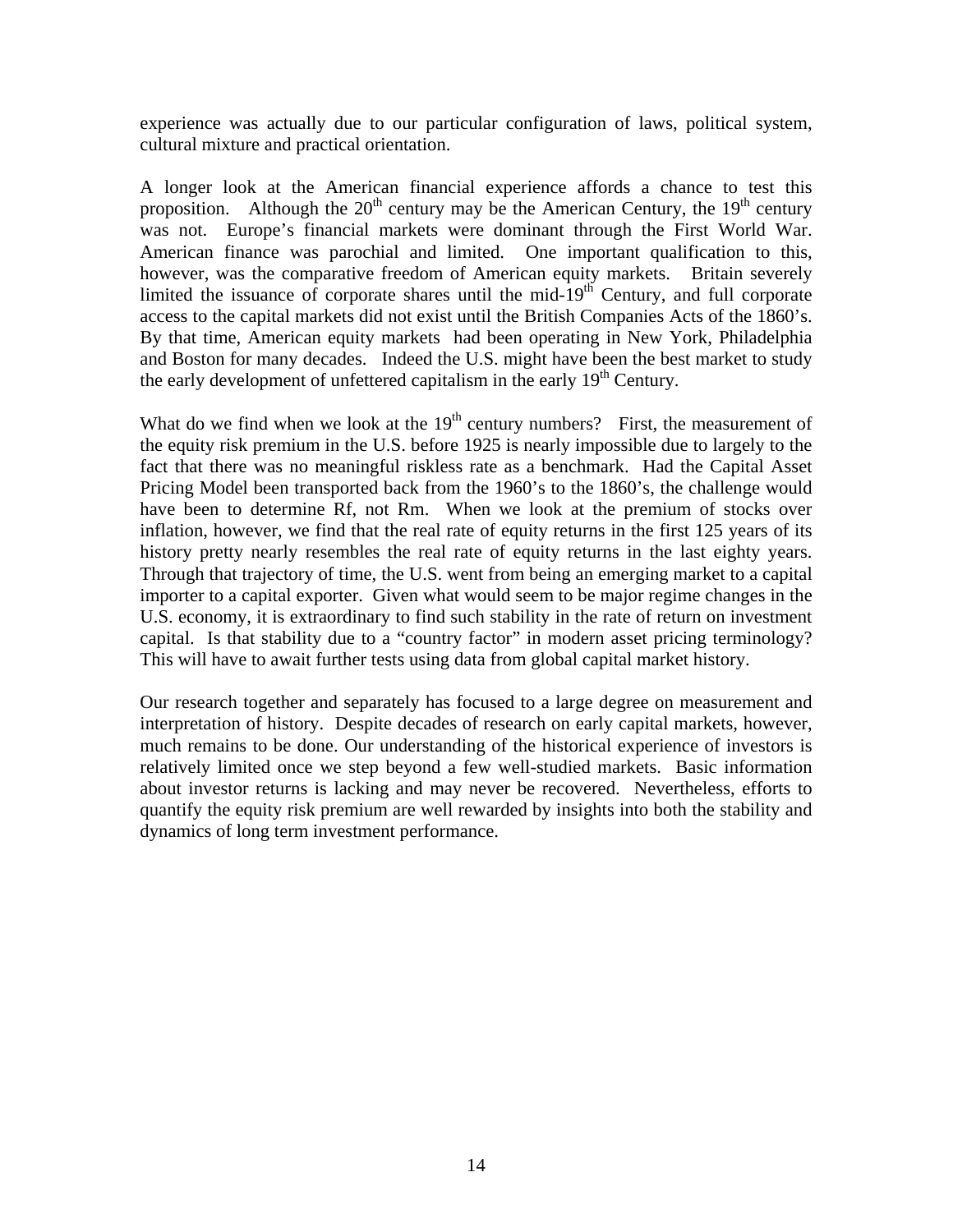#### **References**

Bowland, Chelcie, 1937, *The Common Stock Theory of Investment*, The Ronald Press Company, New York.

Bowley, A.L., Schwartz, G.L. and Smith, K.C., 1931, *A New Index of Securities*, London and Cambridge Economic Service, London.

Clark, J. B., 1892, "Insurance and Business Profit," *The Quarterly Journal of Economics*, 7(1) 40-54.

Cole, A.C. and E. Frickey, 1928, "The course of stock prices, 1825-66", *Review of Economic Statistics*, X n°3, August, pp. 117-39.

Diermeier, Jeffrey, Ibbotson, Roger, and Siegel, Lawrence B., 1984, "The Supply for Capital Market Returns," *Financial Analysts Journal*, Vol. 40, No 2.

Dimson, Elroy, Paul Marsh and Mike Staunton, 2002, *Triumph of the Optimists: 101 Years of Global Investment Returns, Princeton University Press.*

Cowles, Alfred, 1938, Common Stock Indices, Cowles Commission for Research in Economics, Monograph number 3, Principia Press, Bloomington.

Cowles, Alfred, 1960, "A Revision of Previous Conclusions Regarding Stock Price Behavior," *Econometrica*, Vol. 28, No. 4. pp. 909-915.

Fisher, Irving, "Stocks vs. Bonds", *American Review of Reviews*, July 1925.

Fisher, Irving, 1930, *The Theory of Interest*, The Macmillan Company, New York, pp. 220-221.

Fisher, Lawrence and James Fisher, 1964, "Rates of Return on Investments in Common Stocks," *Journal of Business* 37, 1-21.

Frickey 1919, "An index of industrial stock prices", *Review of economics statistics*, III n°8, Aug.1921, 264-277.

Goetzmann, William, 1993, "Patterns in 3 Centuries of Stock-Market Prices", Journal of Business, Vol. 66, No. 2, 249-270.

Goetzmann, William, Roger G. Ibbotson and Liang Peng, 2000, "A New Historical Database for the NYSE 1815 to 1925: Performance and Predictability", *The Journal of Financial Markets* 4(1), 1-32

Hawley, Fredrick B. ,1893, "The Risk Theory of Profit," *The Quarterly Journal of Economics*, 7(4) 459-479.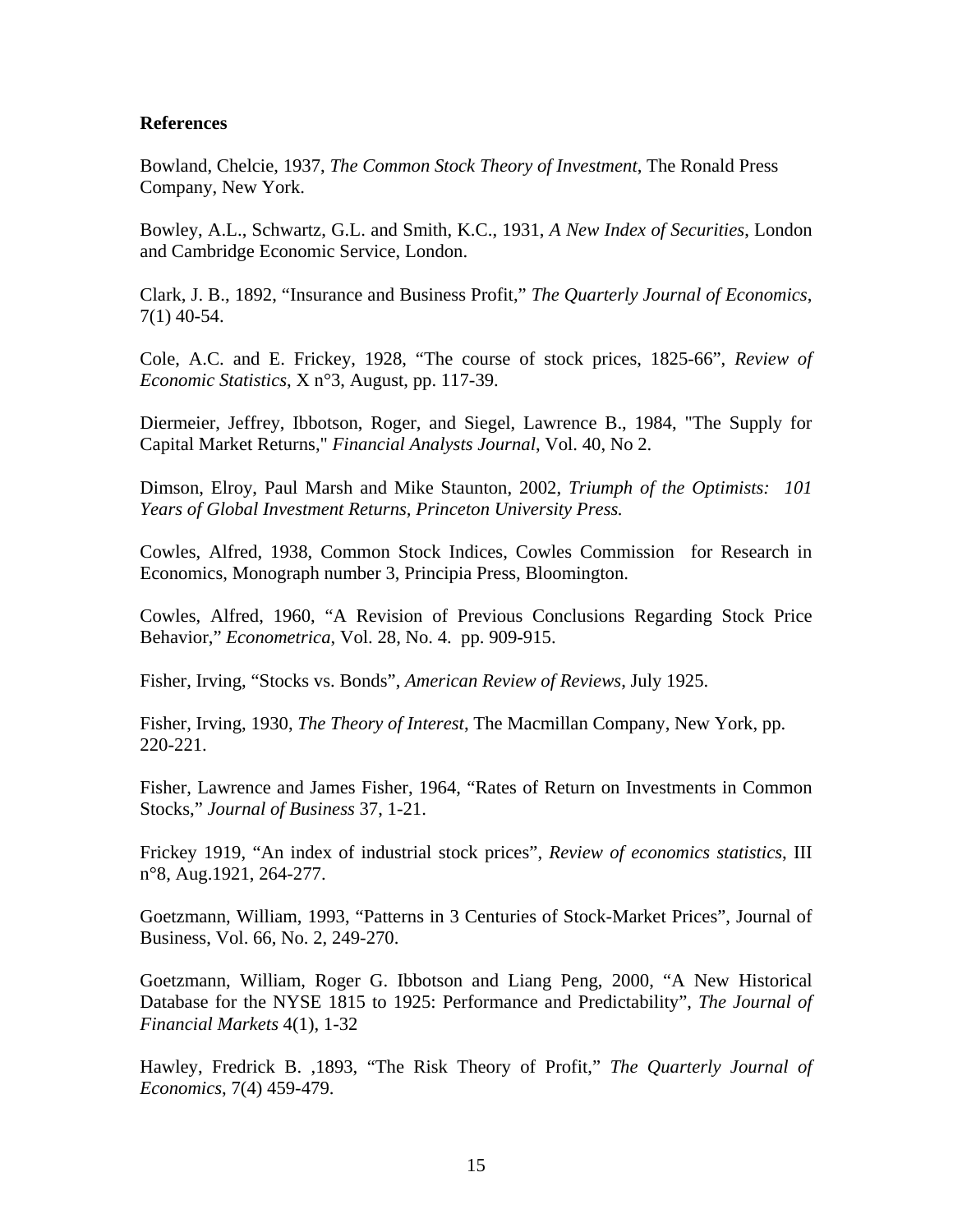Hautcoeur, Pierre-Cyrille and Muriel Petit-Koñczyk, 2005, "The development of the Paris Bourse in the interwar period" Working Paper, Université Paris I (Matisse) and DELTA.

Homer, Sidney, 1963, *A History of Interest Rates*, New Brunswick, NJ: Rutgers University.

Homer, Sidney and Richard Sylla, 1991, *A History of Interest Rates*, New Brunswick, NJ: Rutgers University, Third Edition.

Ibbotson, Roger G. and Brinson Gary P., 1987, *Investment Markets*, McGraw-Hill.

Ibbotson, Roger G. and Chen, Peng, 2003, "Long-Run Stock Returns: Participating in the Real Economy," *Financial Analysts Journal*, Vol. 59, No. 1.

Ibbotson, Roger G., Diermeier, Jeffrey and Siegel Laurence B., 1984, "The Demand for Capital Market Returns: A New Equilibrium Theory," *Financial Analysts Journal*, Vol. 59, No. 1.

Ibbotson, Roger G & Sinquefield, Rex A, 1976, "Stocks, Bonds, Bills, and Inflation: Year-by-Year Historical Returns (1926-1974)," *Journal of Business*, University of Chicago Press, vol. 49(1), pages 11-47.

Ibbotson, Roger G & Sinquefield Rex A, 1976 "Stocks, Bonds, Bills and Inflation: Simulations of the Future 1976-2000," *Journal of Business*, University of Chicago Vol.49(3)

Jorion, Philippe and William N. Goetzmann, 1999, "Global Stock Markets in the Twentieth Century," *Journal of Finance*, 54(3), 953-980.

Knight, Frank, 1921, *Risk, Uncertainty and Profit*, Hart, Shaftner and Marx, New York.

Mill, John Stuart, 1848, *The Principles of Political Economy.* London: Longmans, Green and Co.

Markowitz, Harry, 1952, "Portfolio Selection," *The Journal of Finance* Vol.7 No. 1.

Mehra, Rajnish and Prescott, Edward, 1985 "The Equity Premium Puzzle," *Journal of Monetary Economics*, Vol. 34. No. 4.

Mill, John Stuart, 1874, "Essays on Some Unsettled Questions of Political Economy," History of Economic Thought Books, McMaster University Archive for the History of Economic Thought, edition 2, number mill1874.